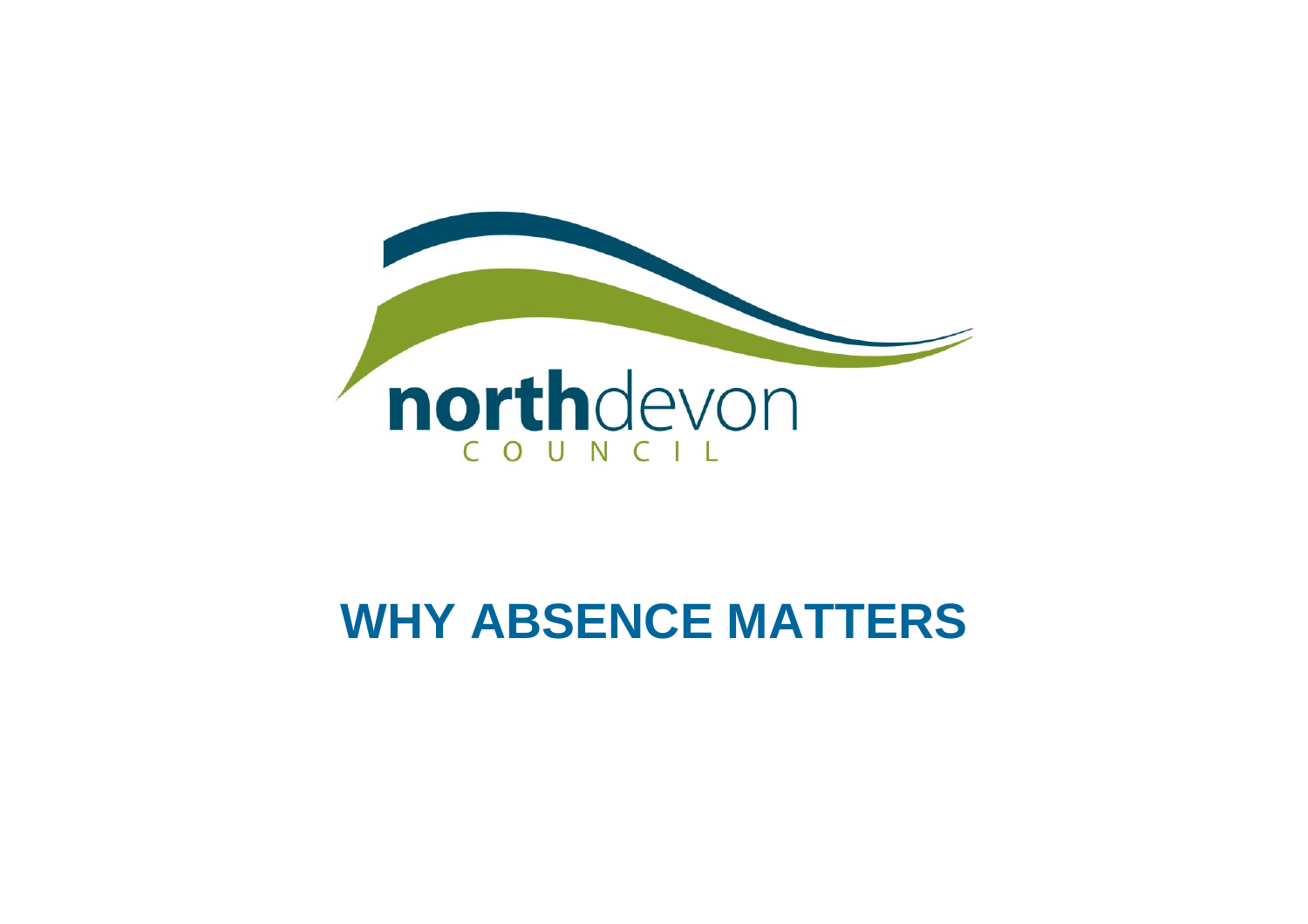#### **Why Absence Matters - the figures**

- 4.4% average in local government.
- 4.21% North Devon Council.
- 10.1 working days lost per employee, per year\* in local government.
- 10.67 days lost per employer, per year at North Devon Council.
- \*According to CIPD (2008)

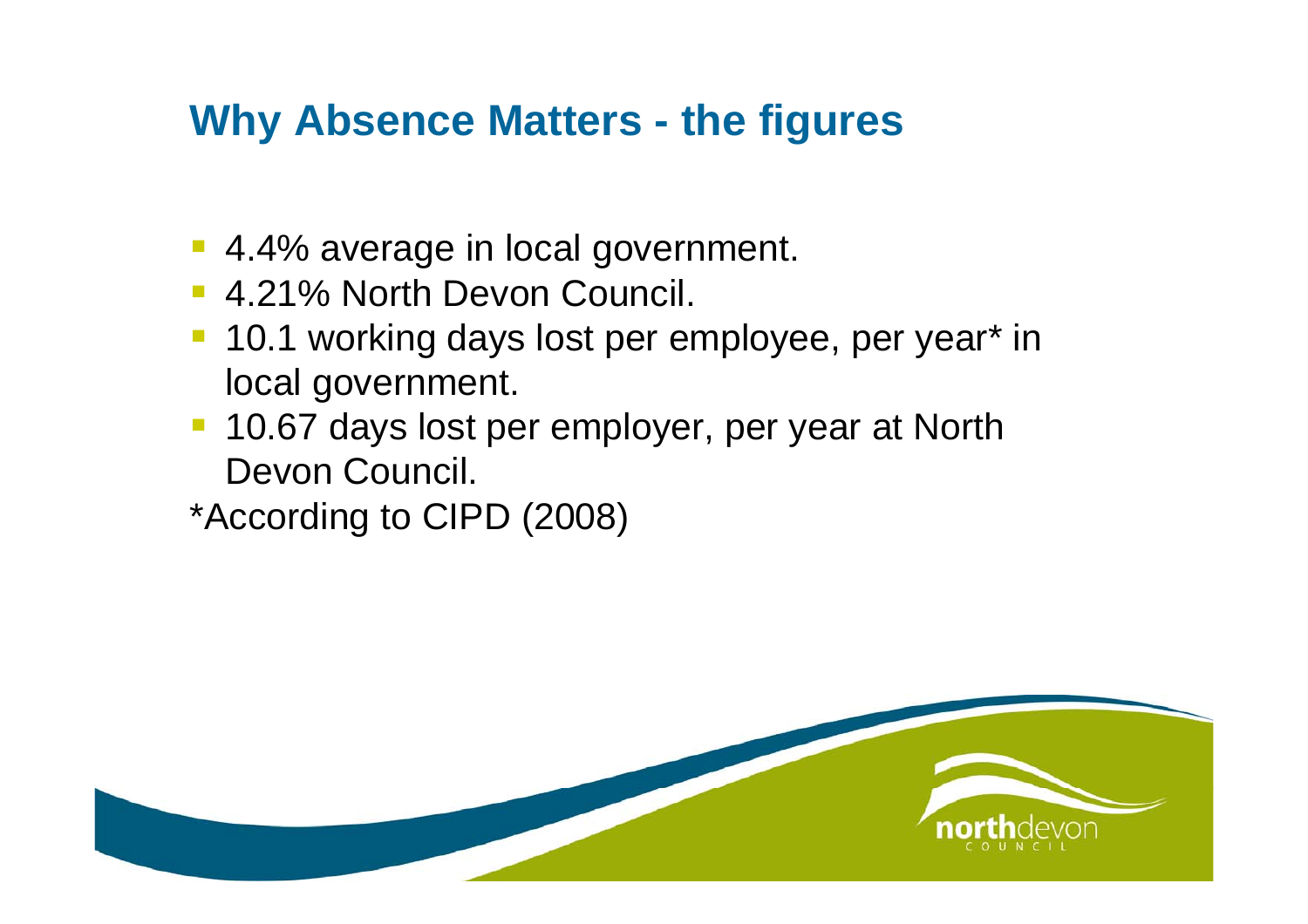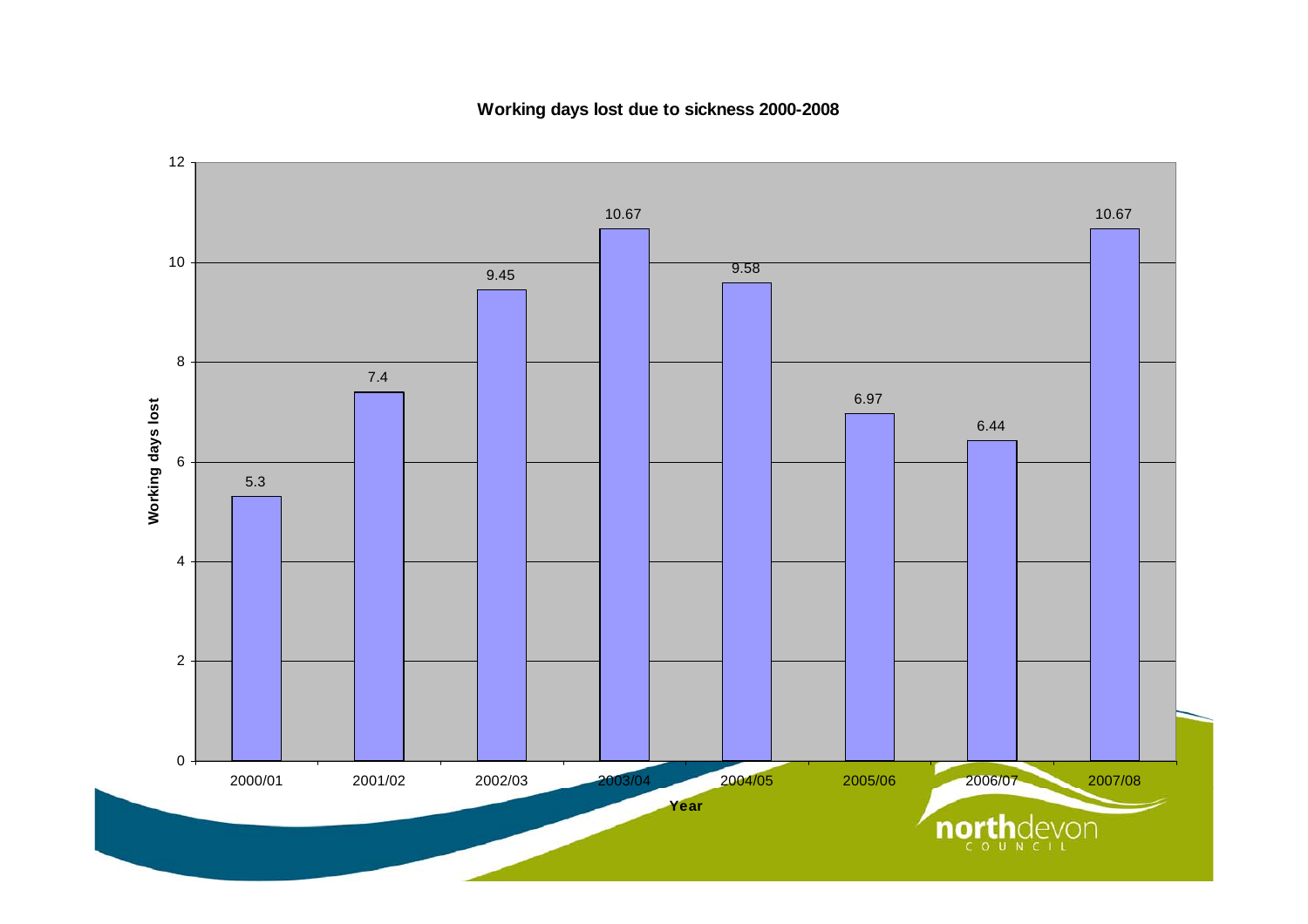#### **How sickness absence is managed at North Devon Council:**

Background:

From April 2000 - April 2001 our monitoring showed a dramatic increase from an average of 5.5 working days lost due to sickness absence to 7.2 days.

This continued to increase to 9.2 days.

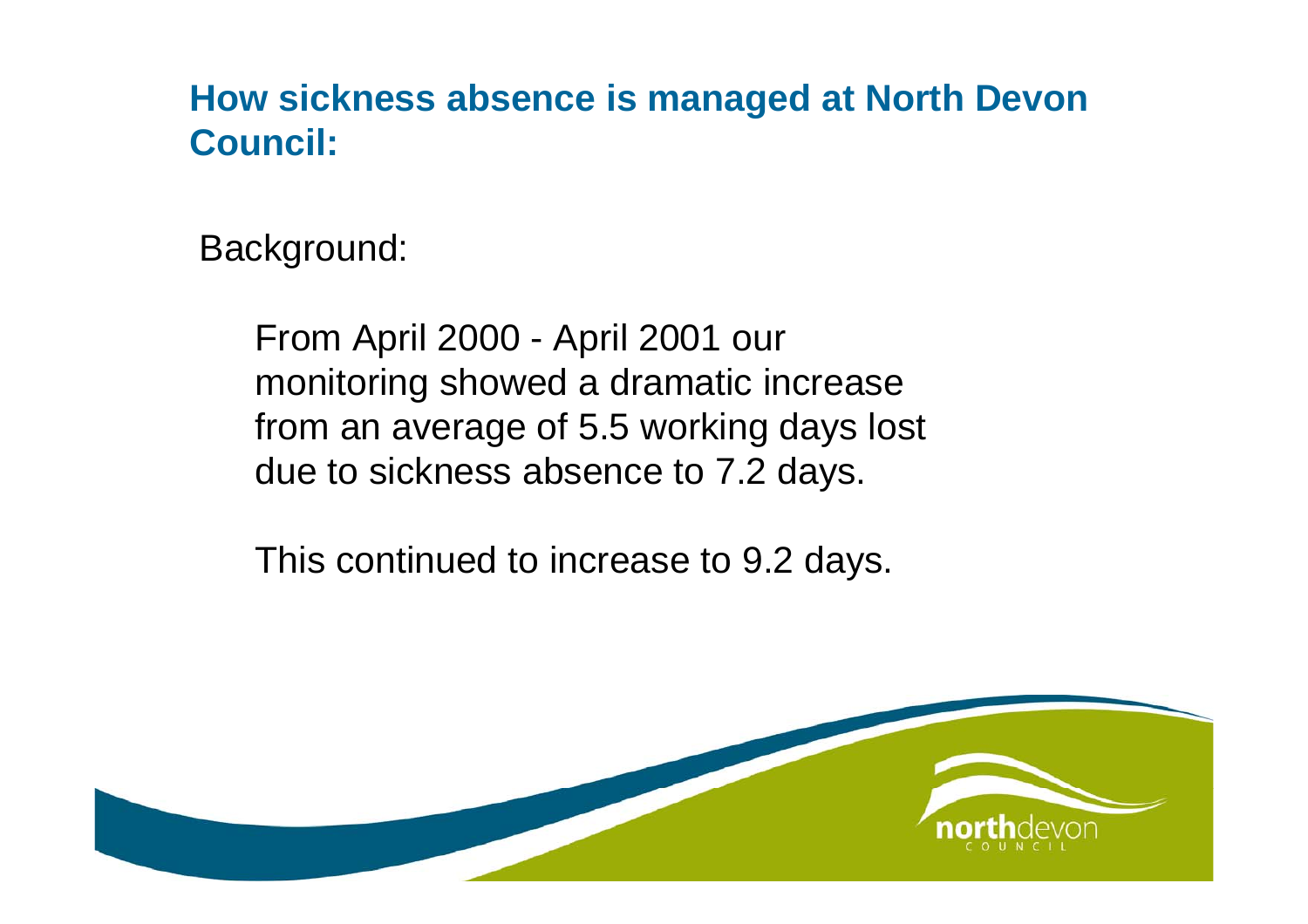–The main reasons were stress and flu;

–Costing £31,000 over the year.

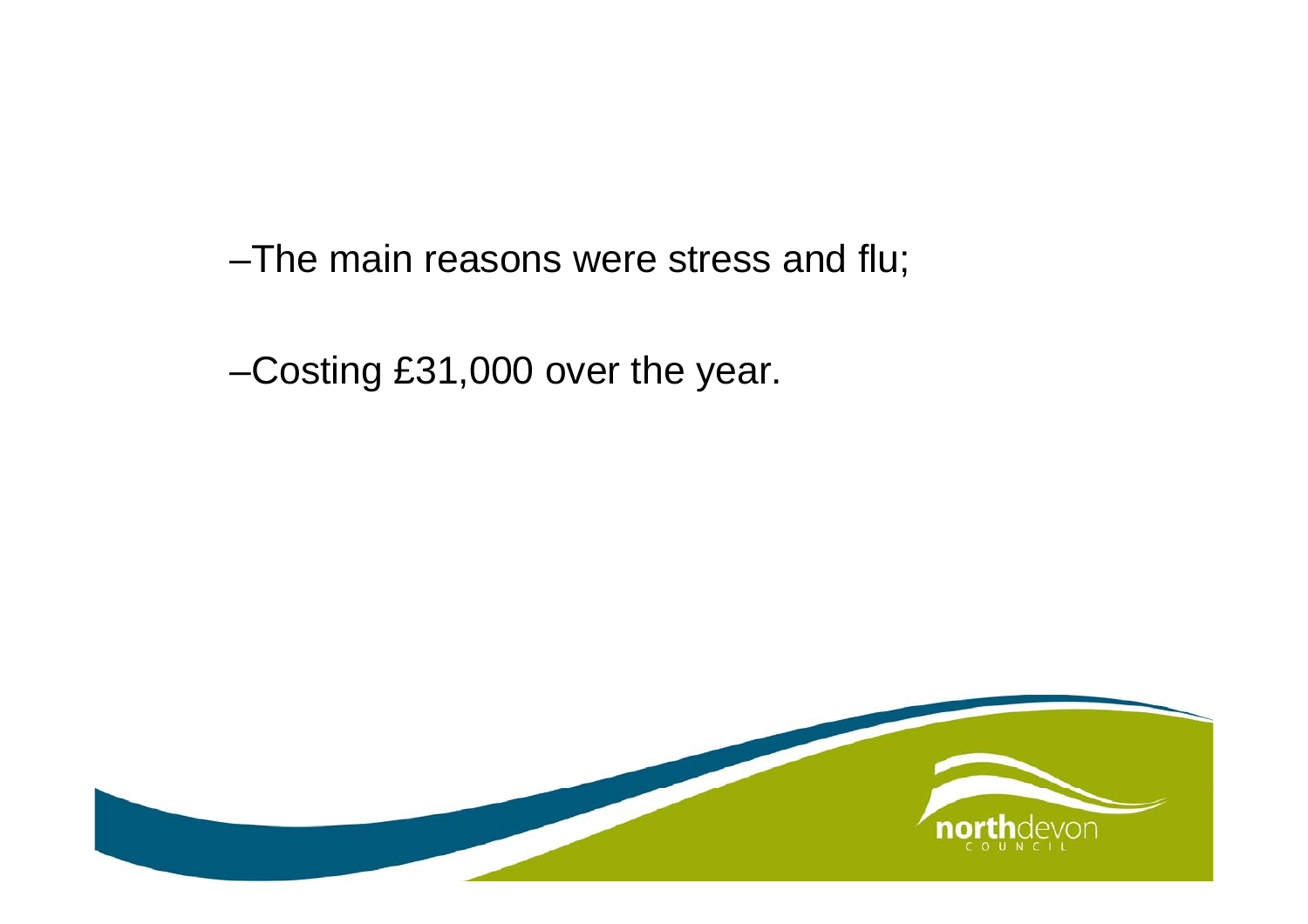### **ACTION**

- Consultant to investigate by interviewing employees who had been absent due to stress and those who had high levels of sickness absence.
- Supported by the Trade Union, Politicians/Senior Management.

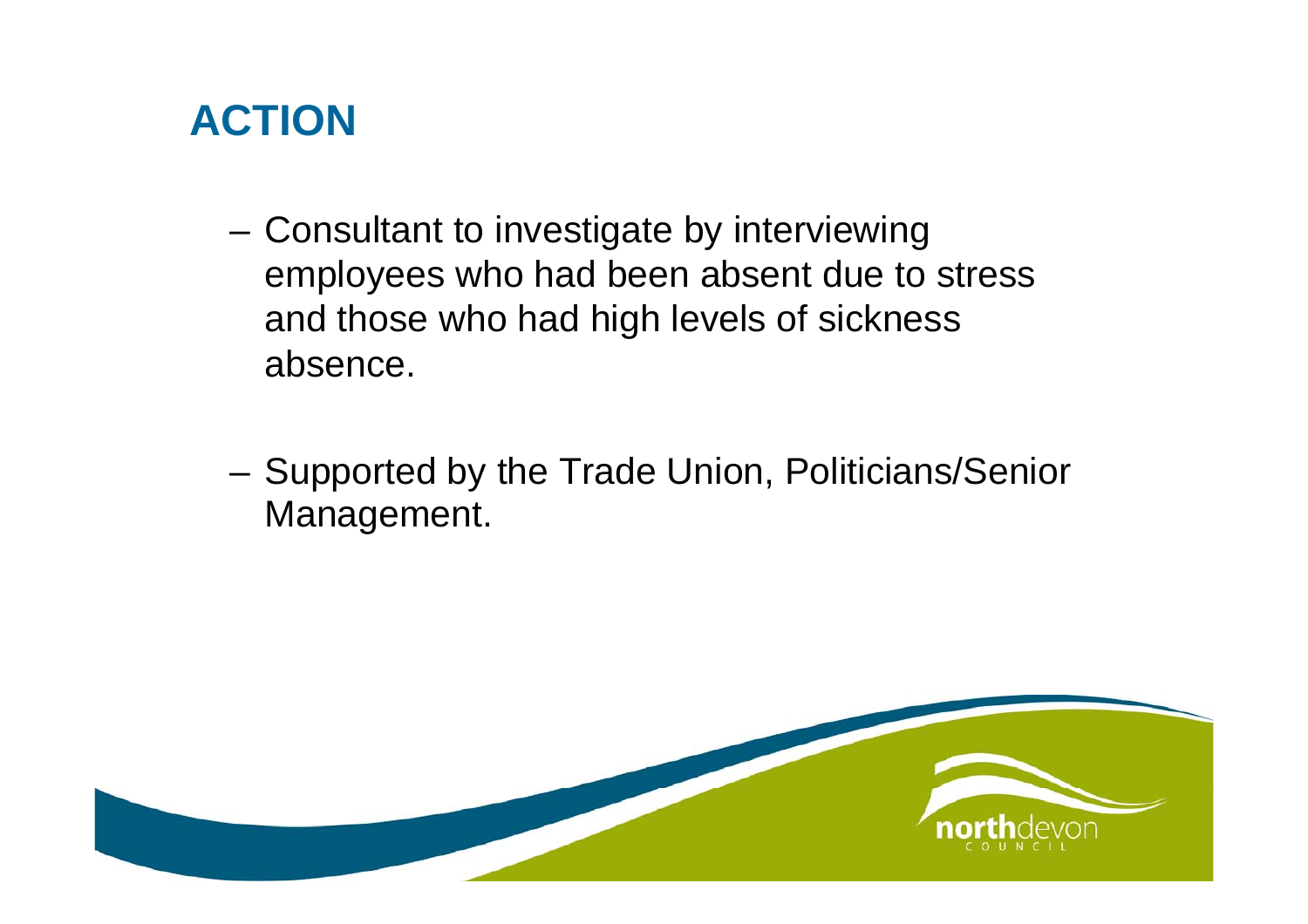# **Findings**

- 66% of those interviewed felt that work had contributed to their ill health.
- Employees felt isolated.
- **Objectives were not prioritised so employees felt** that they had to do everything.
- **Absence was inconsistently managed.**
- Managers were in need of development regarding people management/absence management.
- **There was a long hour culture.**
- **Lack of corporate visibility.**

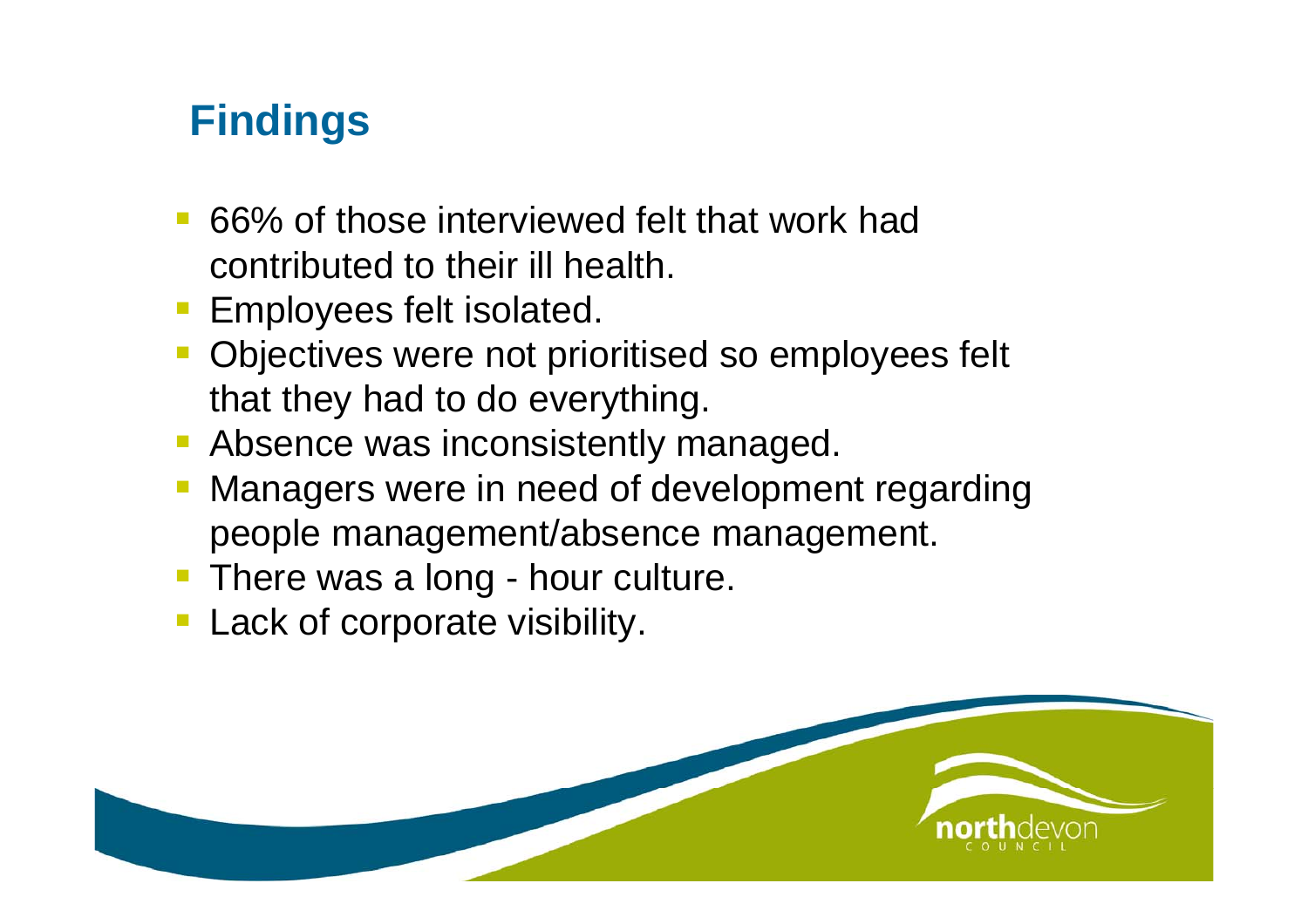# **Action Planning**

- **An action plan was developed and agreed with** politicians, Trade Unions Senior management.
- Management training covering absence management, performance management, stress management/risk assessment, teamwork, appraisals, target setting, delegation and time management.
- Increased management accountability for the management of employee time to manage long hours culture.

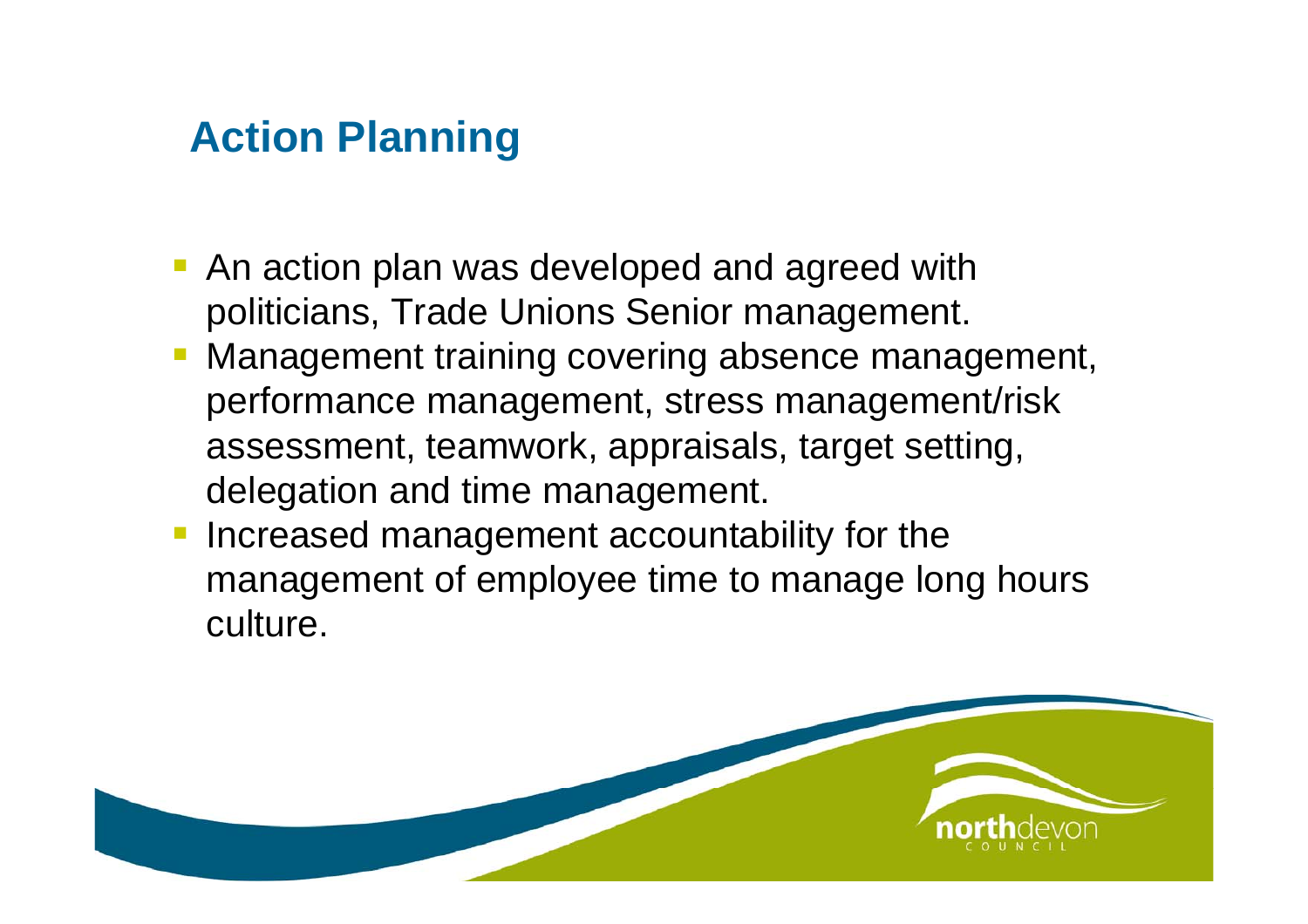# **Action Planning Continued**

- Corporate maximum times were put into place so that hours did not build up.
- **Stress awareness training.**
- Introduced Business Planning.
- Trigger letters to offer stress counselling.
- **Return to work interviews.**
- Long Term Sickness Absence Policy triggering Occupational Health involvement.
- Work with Occupational Health to manage absence and return to work.
- Reasonable adjustment.

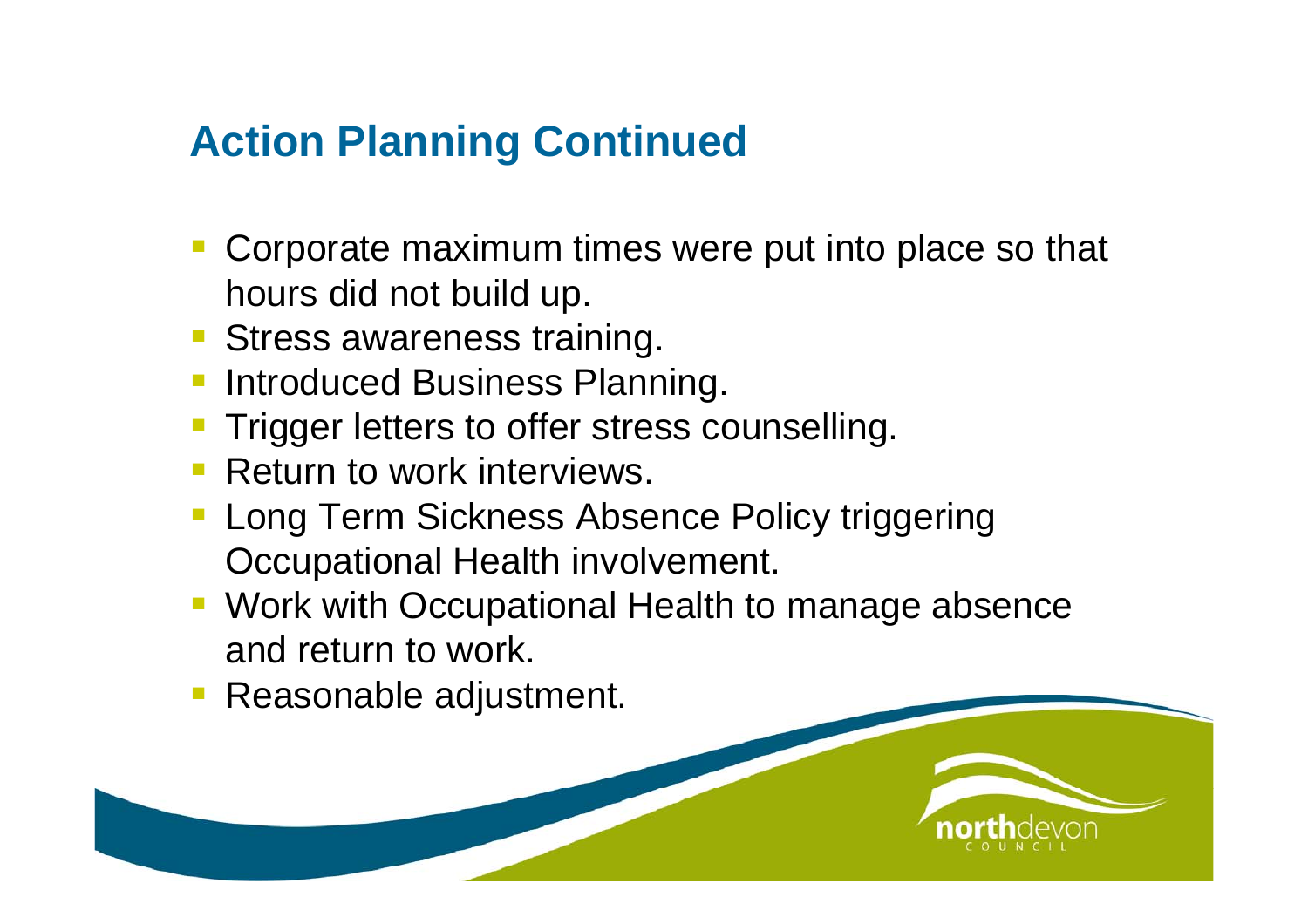- **Work related stress is no longer the biggest reason** for sickness absence and in 2007/08 the figures for sickness absence were:
- 6.5 working days lost due to sickness absence.

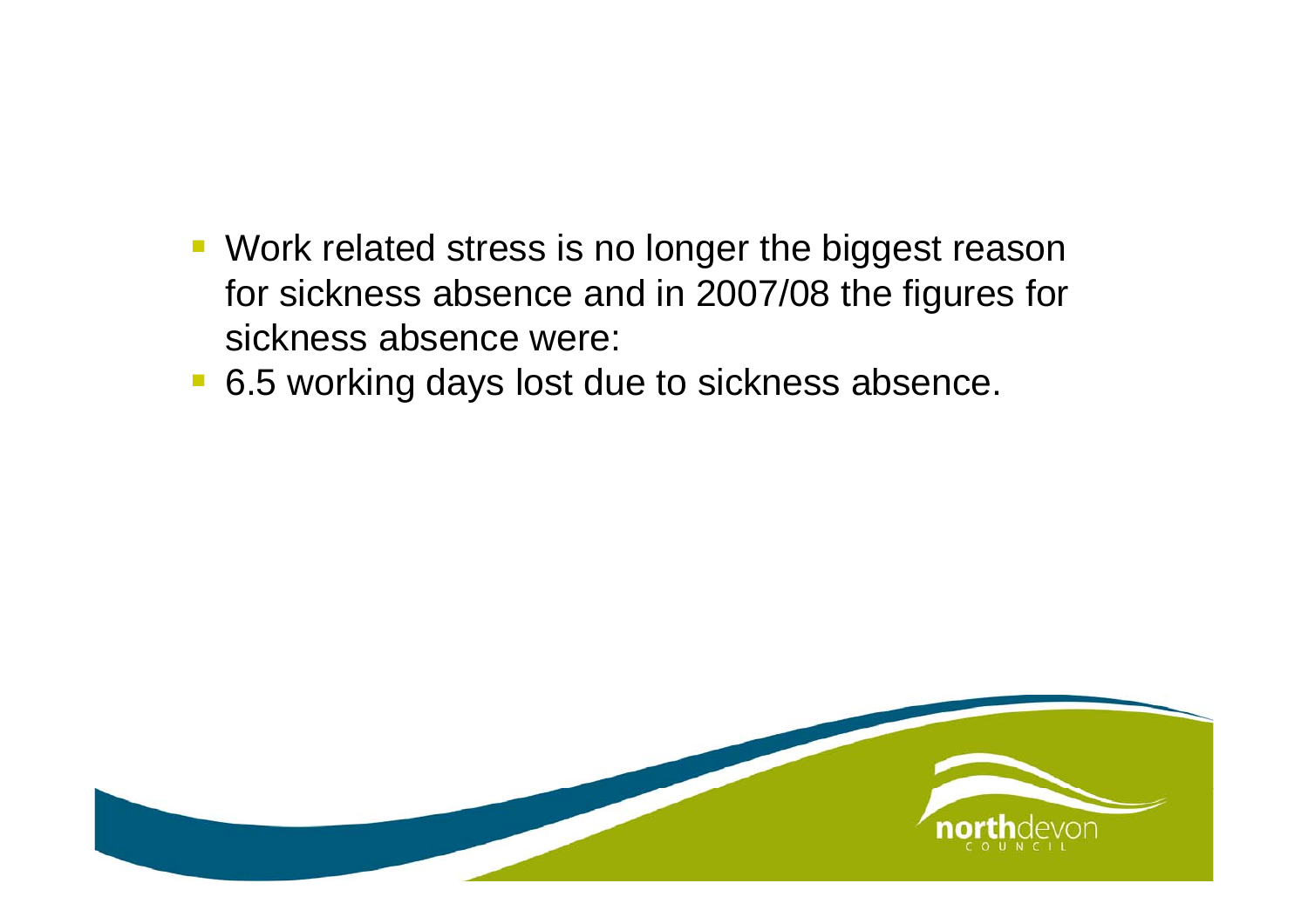#### **Sickness Absence - An Ongoing Issue**

- **Our recent statistics show a dramatic increase again.**
- **A** sickness absence strategy has been developed and I am now working through the process again.